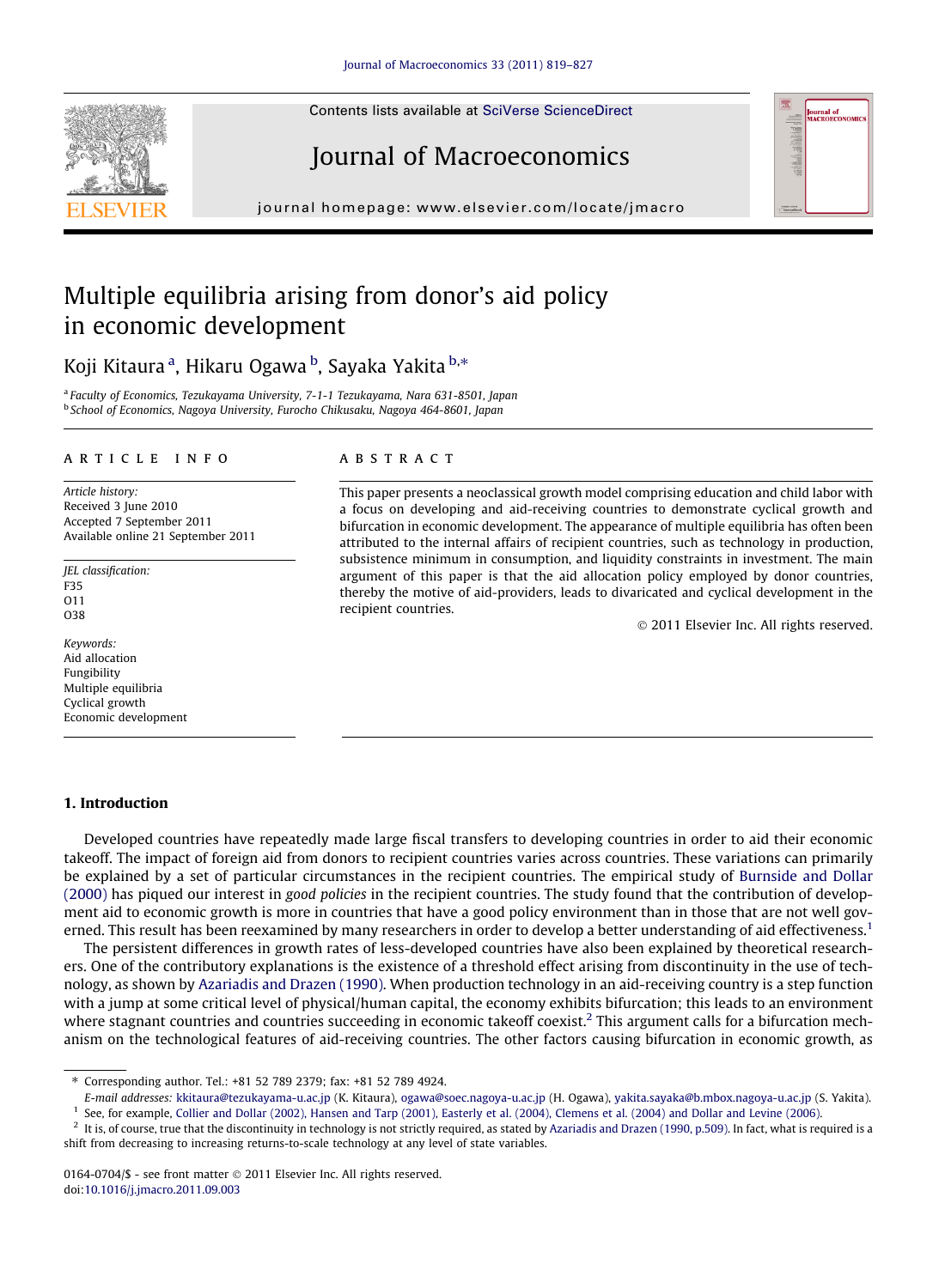shown in most of the preceding theoretical studies, are the existence of a subsistence minimum in consumption, liquidity constraints in investment, and the nature of increasing returns in production; moreover, all of these factors are based on the internal affairs of the target countries, i.e., their preferences, technology, and market conditions.<sup>3</sup>

This paper aims to spark an interest in the possibility that bifurcation in economic development is generated not only by the internal conditions of the recipient countries but also by aid policy of donor countries. Specifically, the feature that differentiates our model from those of other related studies is the reasoning behind our model that multiplicity and cyclical growth are caused by the form of foreign aid allocation employed by the donor countries.<sup>4</sup> This bifurcation can be observed even among countries that have the same technology, preferences, and market structure. The form of foreign aid considered in this paper is not unusual; we simply assume that the donor provides developing countries with assistance under a co-finance regime to stimulate human capital accumulation until the recipient country's economic standard reaches the benchmark level, after which the donor ceases to support the recipient and the developing country is no longer on the list of aid recipients.

In this paper, the donor country's aid policy is characterized not only by a benchmark level but also by the type of aid allocation among various areas of public spending. This approach is based on data that indicates the importance of effective aid allocation among various types of public spending for economic growth in the recipient country.<sup>5</sup> In our model, we have considered two types of policy options: one is education aid to improve the quality of public education, and the other is cash transfers to poor families. It is natural to have a stake in aid for education because the sectoral composition of aid has changed quite dramatically since the early 1990s. The most notable change is in the share of aid devoted to education, which rose from approximately 5.9% during 1990–1992 to approximately 8.2% during 2002–2004, whereas the share of non-educational aid and general budget support decreased from approximately 12.5% to approximately 7.5% [\(Thiele et al., 2007](#page--1-0)). The decomposition of aid enables us to examine how the allocation of aid between productive and non-productive spending affects the economic development of the recipient country.

The rest of this paper is organized as follows. Section 2 introduces the basic model, and Section 3 presents the optimization problem. The growth paths and steady states are examined in Section 4. Section 5 concludes the paper.

### 2. Model

### 2.1. Individuals

We employ a three-periods-overlapping-generations model in a small open economy. In our analysis, there exist individuals who live for three-periods and a recipient government that receives support from developed countries until it reaches a certain level of development. All individuals in the recipient country live for three periods and are endowed with one unit of time in both the first and second periods of their lives. In the first period (childhood), they spend their time in schooling in order to acquire human capital and working as child laborers. In the second period (parenthood), they work, plan their families, and rear children. Finally, they retire in the third period.

Individuals are considered to inherit human capital from their parents. Further, they attend school to acquire human capital. The function of human capital accumulation is given as

$$
h_t = e_{t-1}^{\alpha} E_{t-1}^{\eta} h_{t-1}^{\gamma}, \tag{1}
$$

where the subscript  $t(=1,2,...)$  denotes the period. In (1),  $\alpha$ ,  $\eta$ , and  $\gamma$  are the parameters which fit the confines of [0,1].<sup>6</sup> It is assumed that human capital of the individuals born at time  $t-1$  depends on the schooling time,  $e_{t-1}$ , the level of public education,  $E_{t-1}$ , and the human capital of their parents,  $h_{t-1}$ . Note that human capital is accumulated both through schooling time and public expenditure for education.

The lifetime utility of an individual of generation t, born in period  $t-1$ , is assumed to be log-linear, and is given by the form

$$
U_t = (1 - \beta) \ln c_{t+1} + \beta \ln n_t h_{t+1},
$$
\n(2)

where  $\beta$ (>0) is the preference parameter for children. The utility of the individuals of generation t depends on the consumption in the third period,  $c_{t+1}$ , the number of children they rear,  $n_t$ , and the level of human capital of their children,  $h_{t+1}$ .

In the second period of life, as parents, individuals decide on how to allocate the endowed time of unit one to their children between schooling and working as child laborers. Assuming that the working ability of children is inferior to that of parents, the provision of efficient labor by a child is expressed as  $(1-e_t)\theta h_t$ , where  $1-e_t$  and  $\theta(0\leq \theta\leq 1)$  represents the

 $3$  See, for example, [Galor and Zeria \(1993\), Galor and Weil \(2000\), Hazan and Berdugo \(2002\), Tabata \(2003\), and Moav \(2005\).](#page--1-0) See also the excellent survey presented by [Azariadis and Stachurski \(2004\)](#page--1-0).

<sup>4</sup> Although few studies have depicted the relationship between the donor's aid policy and growth path in economic development, a study by [Dalgaard \(2008\)](#page--1-0) is noteworthy. Using the model of [Arrow and Kurz \(1970\),](#page--1-0) Dalgaard succeeds in showing that foreign aid policy may cause cyclical growth. While Dalgaard does not consider the allocation of foreign aid in alleviating poverty, our results argue that the aid allocation rule employed by donor countries, thereby the motive of the aid provider, causes not only cyclical growth but also multiple equilibrium in the recipient countries, which has not been mentioned previously.

For example, [Hansen and Tarp \(2001\)](#page--1-0) point out that the aid-growth relationship depends not only on the level of aid but also on aid allocation. [World Bank](#page--1-0) [\(1998\)](#page--1-0) argues that the decision on aid allocation would have a greater impact on poverty reduction if it were targeted at the poorest countries.

<sup>&</sup>lt;sup>6</sup> Although [Glomm and Kaganovich \(2003, 2008\)](#page--1-0) assume that  $\eta$  =  $\gamma$ , we relax this condition in this model. The restriction that is required in our model is  $\eta$  +  $\gamma$  < 1, as will be found later.